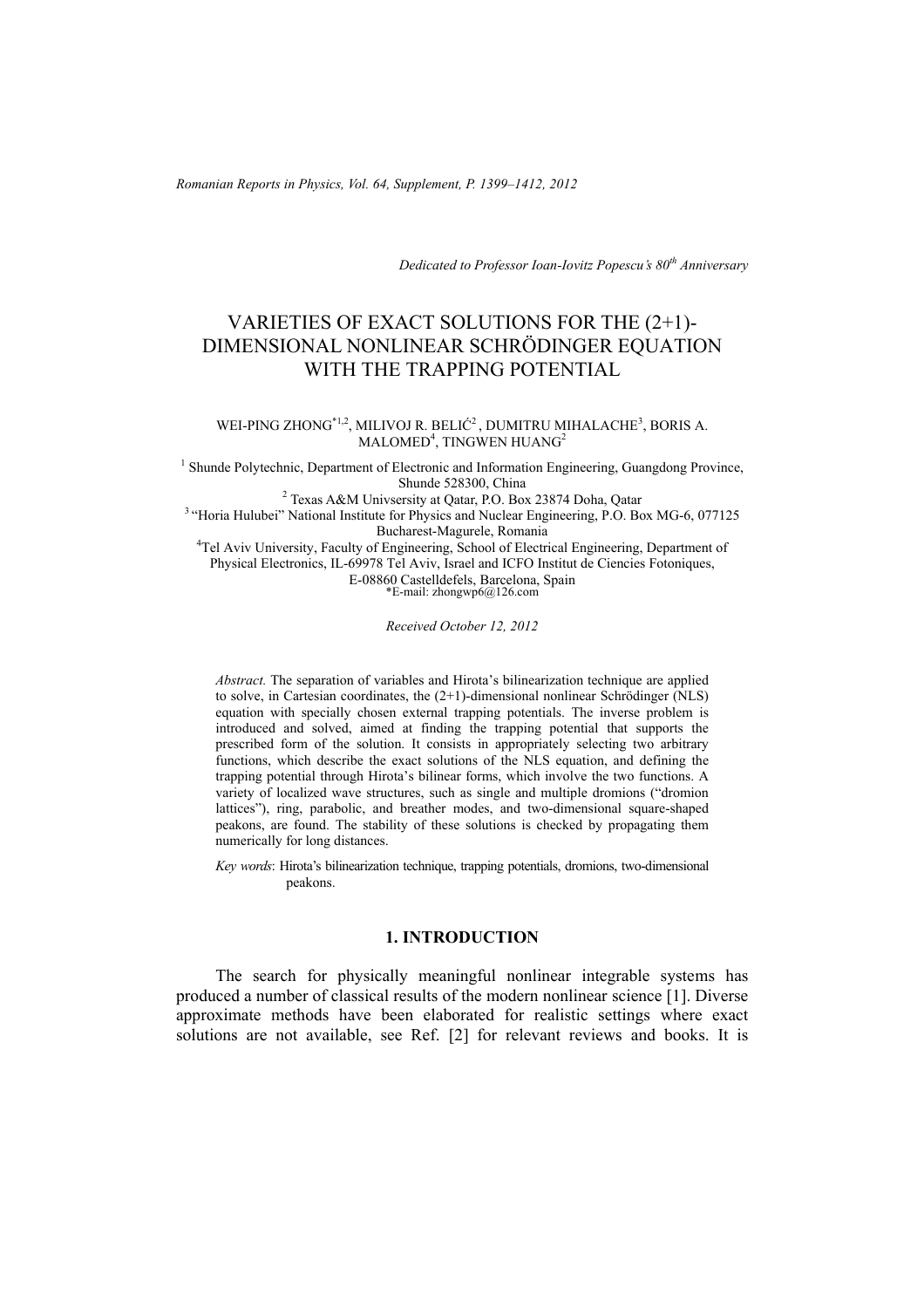commonly known that the Fourier transformation and the separation of variables (SoV) methods are most often used for solving linear equations with constant coefficients. The celebrated inverse-scattering transform, based on the Lax-pair representation, can be viewed as a natural extension of the Fourier transform for the study of integrable [1] and nearly integrable [2] nonlinear systems. While usually it is difficult to exactly solve nonlinear physical models by means of the SoV approach, a procedure of this type was put forward, in the form of *symmetry constraints* for Lax pairs of integrable systems [3]. Further, a special type of the SoV approach for obtaining new solutions of certain  $(2+1)$ -dimensional  $[(2+1)D]$ integrable models was developed in Refs. [4, 5]. Some physically relevant (2+1)D integrable systems, such as the Nizhnik-Novikov-Veselov [6] and Davey-Stewartson (DS) equations [7], and the asymmetric version of the former one [8], have also been investigated by means of this method.

The nonlinear Schrödinger (NLS) equation, along with its various extensions, is a ubiquitous model of the modern nonlinear science [1, 2]. With the advent of symbolic computation algorithms, sophisticated methods of algebraic manipulation have become feasible for equations of the NLS type. Recently, exact solutions of NLS equations with variable coefficients, depending on the evolutional variable  $(z)$ , have been obtained in the self-similar form  $[9-11]$ , and the means of the homogeneous-balance and F-expansion techniques [12–15].

In cases when general exact solutions to  $(2+1)D$  equations are not available, a relevant problem is to find particular solutions in an exact form. In this work, we use a special type of the SoV approach to construct special forms of the  $(2+1)D$ NLS equation, which admit particular exact solutions. Two such equations are derived by means of an *a priori* ansatz related to the Hirota's bilinear operator. After solving these equations, we obtain a rich variety of solutions for the  $(2+1)D$ NLS equation with two arbitrary functions,  $p(z, x)$  and  $p(z, y)$ , where x and y are the transverse coordinates. Some particularly interesting localized structures are produced by appropriately selecting these two arbitrary functions.

This paper is organized as follows. Section 2 introduces the  $(2+1)D$  NLS equation and presents the solution method. Section 3 deals with different forms of 2D spatial solitons and the associated trapping potentials in the NLS equation which support those solitons. In Section 4, we test the stability of the solutions by numerical simulations. A summary of the results is given in Section 5.

## **2. VARIABLE SEPARATION APPROACH FOR (2+1)D NLS EQUATION**

We describe the propagation of a light beam along axis *z* in the Kerr medium with transverse plane  $(x, y)$ , using the scaled  $(2+1)D$  NLS equation for the complex field amplitude *u* :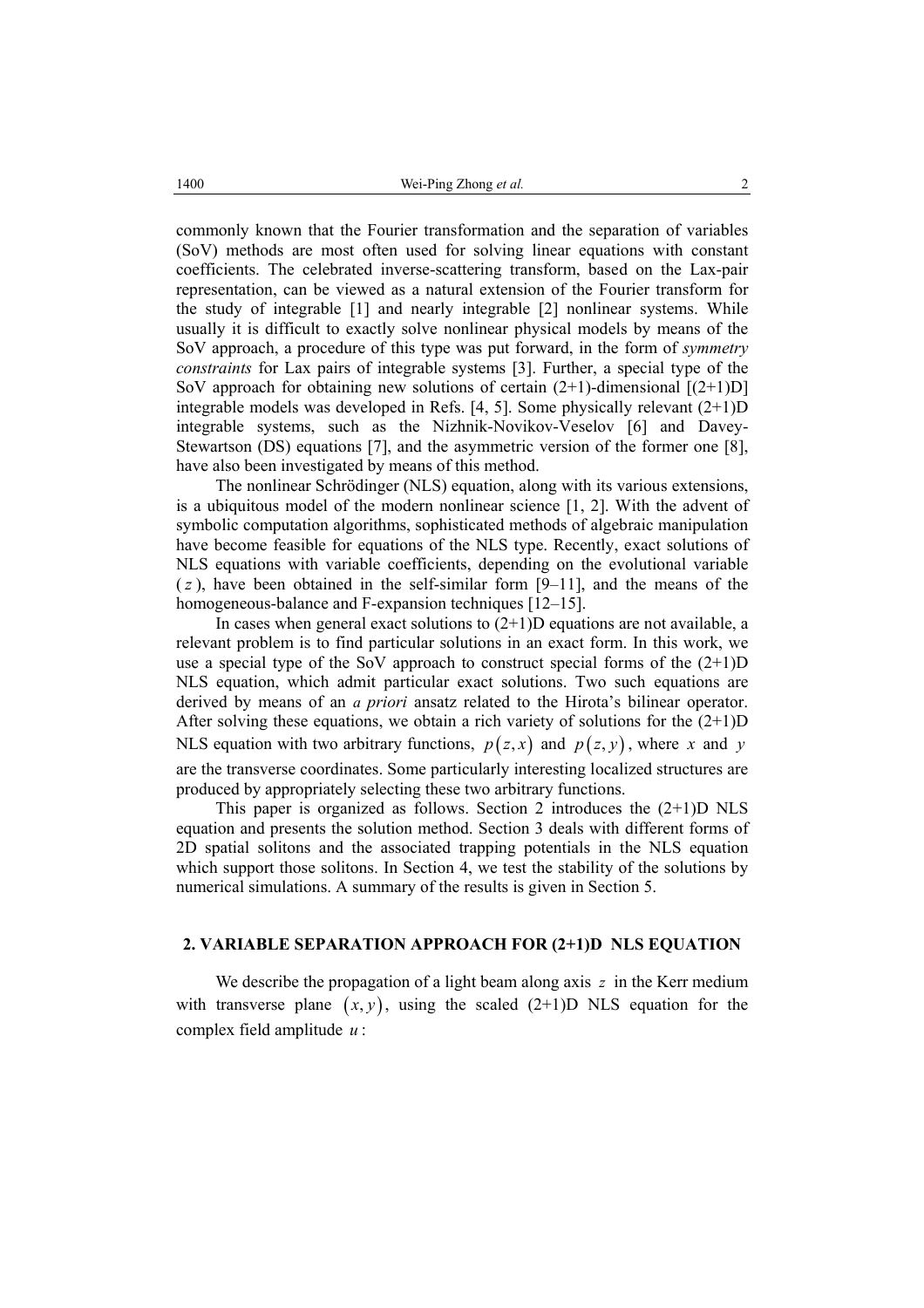$$
i\frac{\partial u}{\partial z} + \frac{1}{2} \left[ \frac{\partial^2 u}{\partial x^2} + \frac{\partial^2 u}{\partial y^2} \right] + |u|^2 u + V(z, x, y)u = 0,
$$
 (1)

where  $V(z, x, y)$  is an external potential function. To establish an appropriate SoV procedure for Eq. (1), we aim to convert the model into a multi-linear form, and, accordingly, extend the Hirota's bilinear operator for a general SoV ansatz. Then, by substituting the SoV ansatz into Eq. (1), we will find some nontrivial SoV solutions.

The starting point for obtaining exact solutions by means of the Hirota's method is substitution  $u = \frac{g}{f}$ , where *f* and *g* are real and complex functions, respectively. Inserting this into Eq. (1), we arrive at the following bilinear-form equations:

$$
\[iD_z + \frac{1}{2}(D_x^2 + D_y^2)\] (gf) = 0, \tag{2a}
$$

$$
(D_x^2 + D_y^2 - 2V) f f = 2|g|^2, \tag{2b}
$$

where  $D_x$ ,  $D_y$  and  $D_z$  are the usual Hirota's bilinear operators, which are widely used in the study of various nonlinear systems [16,17], and are defined as follows:  $D_x^n[gf] = \frac{0}{2} - \frac{0}{2}$   $|g(x)f(x')|$ *x x*  $D_x^n[gf] = \left(\frac{\partial}{\partial x} - \frac{\partial}{\partial x'}\right)^n g(x)f(x)$  $\left(\frac{\partial}{\partial x} - \frac{\partial}{\partial x'}\right)^n g(x)f(x')\Big|_{x=x'}$ l ſ  $=\left(\frac{\partial}{\partial x} - \frac{\partial}{\partial x'}\right)^n g(x)f(x')$  . To find some physically relevant

solutions of Eq. (2), we introduce the following SoV ansatz [6-8]:

$$
f = a_1 + a_2 p(z, x) q(z, y),
$$
 (3a)

$$
g = T(z, x) R(z, y) e^{i[t(z, x) + r(z, y)]}, \qquad (3b)
$$

where  $a_1 \neq 0$  and  $a_2 \neq 0$  are arbitrary constants, and  $p(z, x)$ ,  $q(z, y)$ ,  $T(z, x)$ ,  $R(z, y)$ ,  $t(z, x)$  and  $r(z, y)$  are arbitrary functions of the indicated variables. Then we substitute Eqs. (3) into Eqs. (2), and separately equate the real and imaginary parts to zero. We are thus left with a system of differential equations for  $p(z, x)$ ,  $q(z, y)$ ,  $T(z, x)$ ,  $R(z, y)$ ,  $t(z, x)$ , and  $r(z, y)$ :

$$
p_x q_y = T^2 R^2, \qquad (4a)
$$

$$
a_1 a_2 \left( qp_{xx} + pq_{yy} \right) + a_2^2 q^2 \left( pp_{xx} - p_x^2 \right) + a_2^2 p^2 \left( qq_{yy} - q_y^2 \right) - q_y p_x =
$$
  
= 
$$
2V \left( a_1 + a_2 pq \right)^2
$$
 (4b)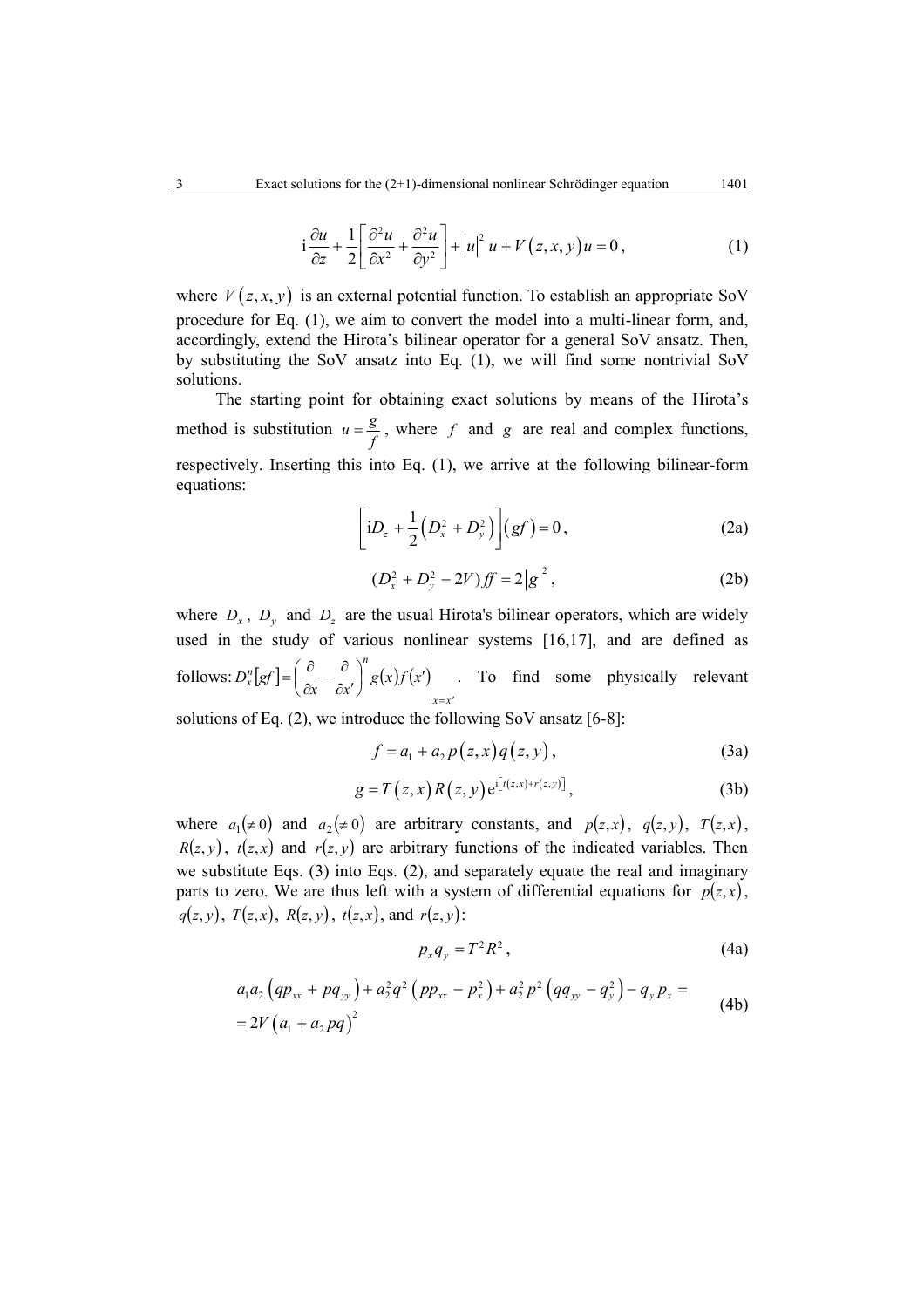$$
-(t_z + r_z)RT + \frac{1}{2}(T_{xx}R + TR_{yy} - TRt_x^2 - TRr_y^2) = 0,
$$
\n(5a)

$$
TR(p_{xx}q + pq_{yy}) - 2T_xRp_xq - 2TR_ypq_y = 0,
$$
 (5b)

$$
RT_z + TR_z + \frac{1}{2} \left( 2T_x R t_x + 2T R_y r_y + T R t_{xx} + T R r_{yy} \right) = 0 ,
$$
 (5c)

$$
TR\left(p_zq + pq_z\right) + 2TR\left(t_xp_xq + r_ypq_y\right) = 0.
$$
 (5d)

From Eq. (4a), we see that *p* and *T* are the functions of coordinates  $(x, z)$ , while *q* and *R* are the functions of  $(y, z)$ . Therefore, Eq. (4a) enforces the separation of the variables and provides solutions for *R* and *T* in terms of *q* and *p* :

$$
R = \delta_1 \sqrt{|\lambda q_y|} \,, \quad T = \delta_2 \sqrt{|\lambda^{-1} p_x|} \,, \tag{6}
$$

where  $\delta_1^2 = \delta_2^2 = 1$ , and  $\lambda (\neq 0)$  is an arbitrary real constant. Likewise, Eq. (4b) can be used to express the potential  $V$  in terms of  $q$  and  $p$ . The arbitrariness of functions  $p(x, z)$  and  $q(z, y)$ , which appear in Eq. (4b), implies that the associated class of potential functions  $V(z, x, y)$  may be a rich one. The freedom in the choice of the solution of Eq. (4b) makes it feasible to consider the following *inverse problem*, as it was defined, in similar 1D and 2D contexts [18]: First, select appropriate expressions for  $p(x, z)$  and  $q(z, y)$  to describe desired nonlinear localized modes, and then find the corresponding trapping potential *V* which produces such solutions. Following this route, we construct some physically relevant exact solutions, along with the associated potential  $V(z, x, y)$ , determined by Eq. (4b). The purpose of Eqs. (5) is to determine the phases  $t(z, x)$  and  $r(z, y)$ ; obviously the system of these equations is over-defined, but, upon the inclusion of *q* and *p ,* some of them turn into identities.

We treat the inverse problem in the following way: for a given set of arbitrary functions  $p(x, z)$  and  $q(y, z)$ , functions *t*, *r* and *T*, *R* can be expressed in terms of  $p$  and  $q$  by means of Eqs. (5) and (6). Then, substituting Eq. (6) into Eq. (3), we obtain quite a generic solution to Eq. (1) in the following form:

$$
u(x, y, z) = \frac{\delta_1 \delta_2 \sqrt{p_x q_y}}{a_1 + a_2 pq} \exp\left\{i \left[t(z, x) + r(z, y)\right]\right\}.
$$
 (7)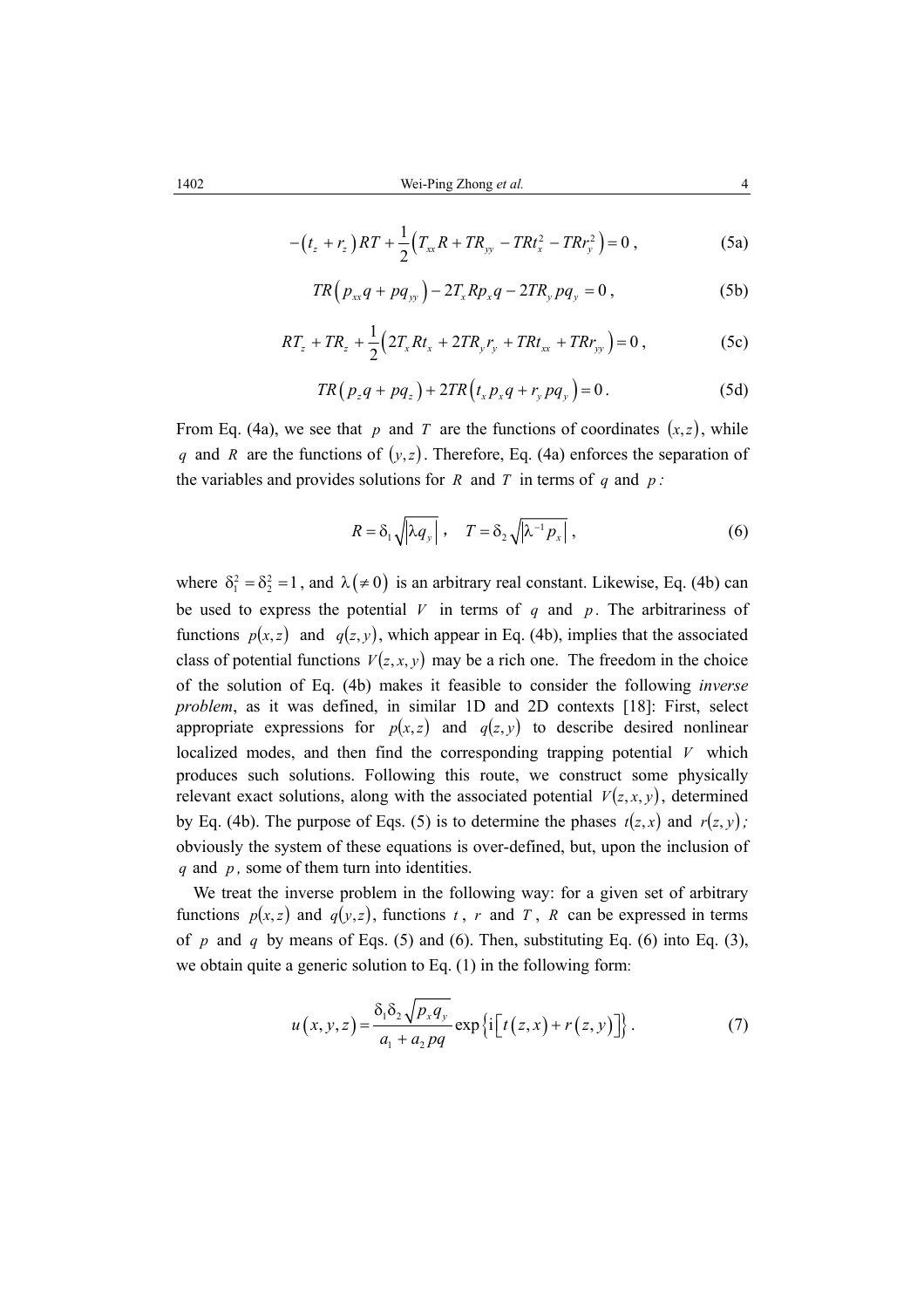In this paper, we aim to find localized solutions, i.e., those subject to a constraint that  $|u(x, y)|$  should approach zero at least in one direction,  $|x| \to \infty$  or  $|y| \to \infty$  (or in both directions simultaneously). From Eq. (7), we obtain the expression for the local intensity:

$$
I(x, y, z) = |u|^2 = \frac{|p_x q_y|}{(a_1 + a_2 pq)^2}.
$$
 (8)

Because of the arbitrariness of functions  $p(x, z)$  and  $q(y, z)$  appearing in Eq. (8), the optical-intensity field may acquire quite a rich structure, with the corresponding trapping potential  $V(z, x, y)$  calculated from Eq. (4b). Typical examples of several types of localized solutions are presented below, fixing, for simplicity's sake,  $a_2 = 1$ in Eq. (8). Also, we confine the attention to the intensity distributions, without displaying phases  $t$  and  $r$  as they are produced by Eqs. (5).

## **3. EXACT SOLUTIONS OF THE (2+1)D NLS EQUATION**

From Eq. (8), one sees that the arbitrary selection of functions *p* and *q* gives rise to singularities in the distribution of the intensity at  $a_1 + a_2 pq = 0$ . Therefore, functions *p* and *q* must be carefully selected, so as to avoid the singularities. In particular, we will demonstrate that, selecting the arbitrary functions as multiple straight-line nonlinear waves parallel to the *x* and *y* axes, respectively, then Eq. (8) gives rise to *multiple dromion solutions*.

#### 3.1. LOCALIZED DROMION SOLUTIONS

A *dromion* is located at a cross point of underlying ("ghost") straight or curved line solitons subject to suitable dispersion relations [19, 20]. It can feature diverse structures, such as multiple peaks – in particular, dipole and twin dromions, with peaks of opposite and equal signs, respectively.

Usually, multi-dromion solutions are built by multiple straight-line solitons subject to appropriate conditions. The dromions are localized around the cross points of the corresponding straight lines. Here we restrict ourselves to the simplest choice of the arbitrary functions appropriate for the construction of the dromions, *viz*.,

$$
p = \exp(x^2 + \sin z), q = \exp y^2.
$$
 (9)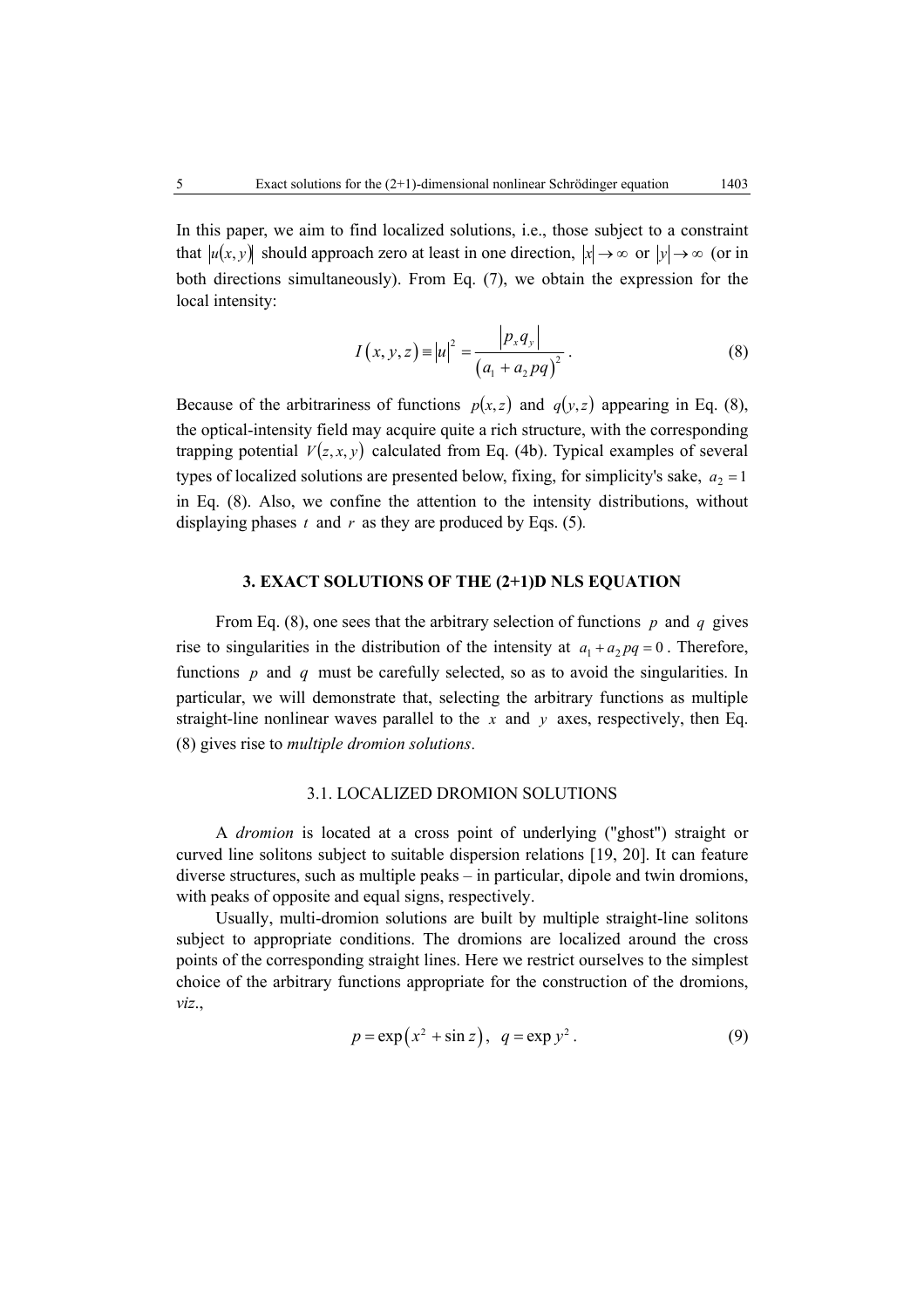Figure 1a–c show the structure of the single-dromion solution at different propagation distances,  $z = 0, 3, 6$ , for  $a_1 = 1$ . The corresponding potential  $V(z = 0, x, y)$ , which is shown in Fig. 1d, has the shape of a protruding square with a very deep well in the center. It is seen from Eq. (9) that the structure varies periodically along *z* . Accordingly, the (quite small) change of the amplitude of the solution is a result of the periodic modulation of function sin *z* .



Fig. 1 – a), b), c) The dromion-type localized solution at different values of the propagation distance,  $z = 0,3,6$ , generated by the pair of functions *p* and *q* chosen as per Eq. (9); d) the 2D potential supporting this solution at  $z = 0$ .

If some a periodicity in *x* and *y* is included into functions  $p(x, z)$  and  $q(y, z)$ , one can obtain dromion solutions with oscillating tails in some spatial directions. For instance, taking

$$
p = \exp\left[1.001x + \frac{\sin(3x)}{3} + z^2\right] + 1, \ q = e^y,
$$
 (10)

we obtain a dromion featuring oscillations along *x* and the localization along *y* , as shown in Figs. 2a, b and c (the coefficient 1.001 is taken slightly different from 1 to prevent the vanishing of  $p_x$  at points  $x = \pi (1 + 2n)$ , see Eq. (7)).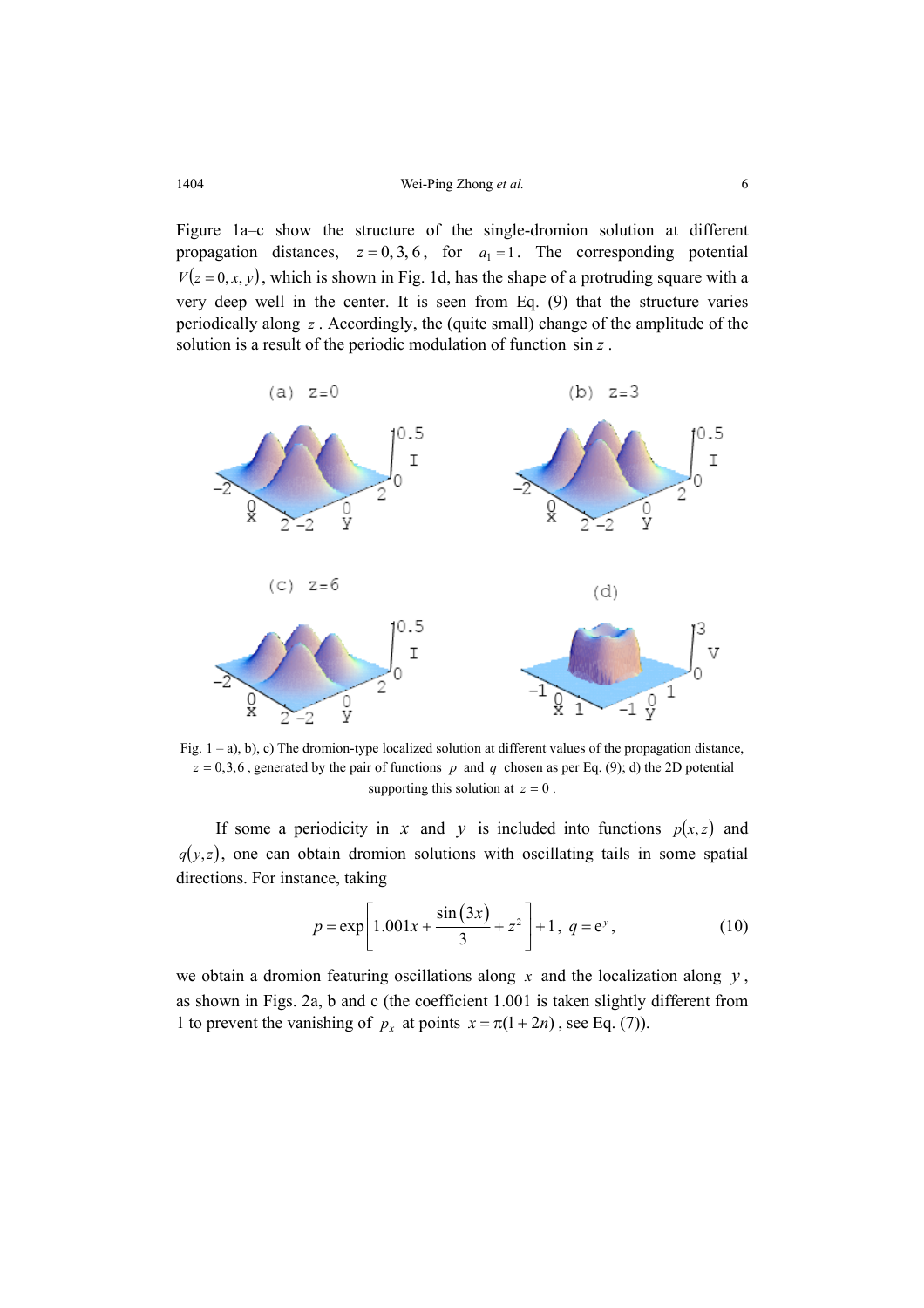

Fig. 2 – a), b), c) An oscillating dromion at distances  $z = 0, 0.3, 0.6$  for  $a_1 = 1$ , generated by the pair of functions *p* and *q* chosen as per Eq. (10); d) the trapping potential supporting this solution at  $z = 0$ .

Another class of exact solutions, which oscillate in one direction and are localized in the other (cf. the solution shown in Fig. 2), can also be constructed by means of the methods outlined above. Figure 3 displays such a solution to Eq. (1) oscillating in the *y* direction. This solution corresponds to  $a_1 = 1$  and functions

$$
p = \exp(x + z^2), \ q = \exp(\sin y).
$$
 (11)

The shape of the solution resembles periodically modulated states known in other physical systems, such as vortex streets [21].



Fig. 3 – A breather-like solution generated by the pair of functions *p* and *q* chosen as per Eq. (11), is shown at  $z = 0,2,3$  (the top panel). The corresponding trapping potential at  $z = 0$  is shown in the bottom panel.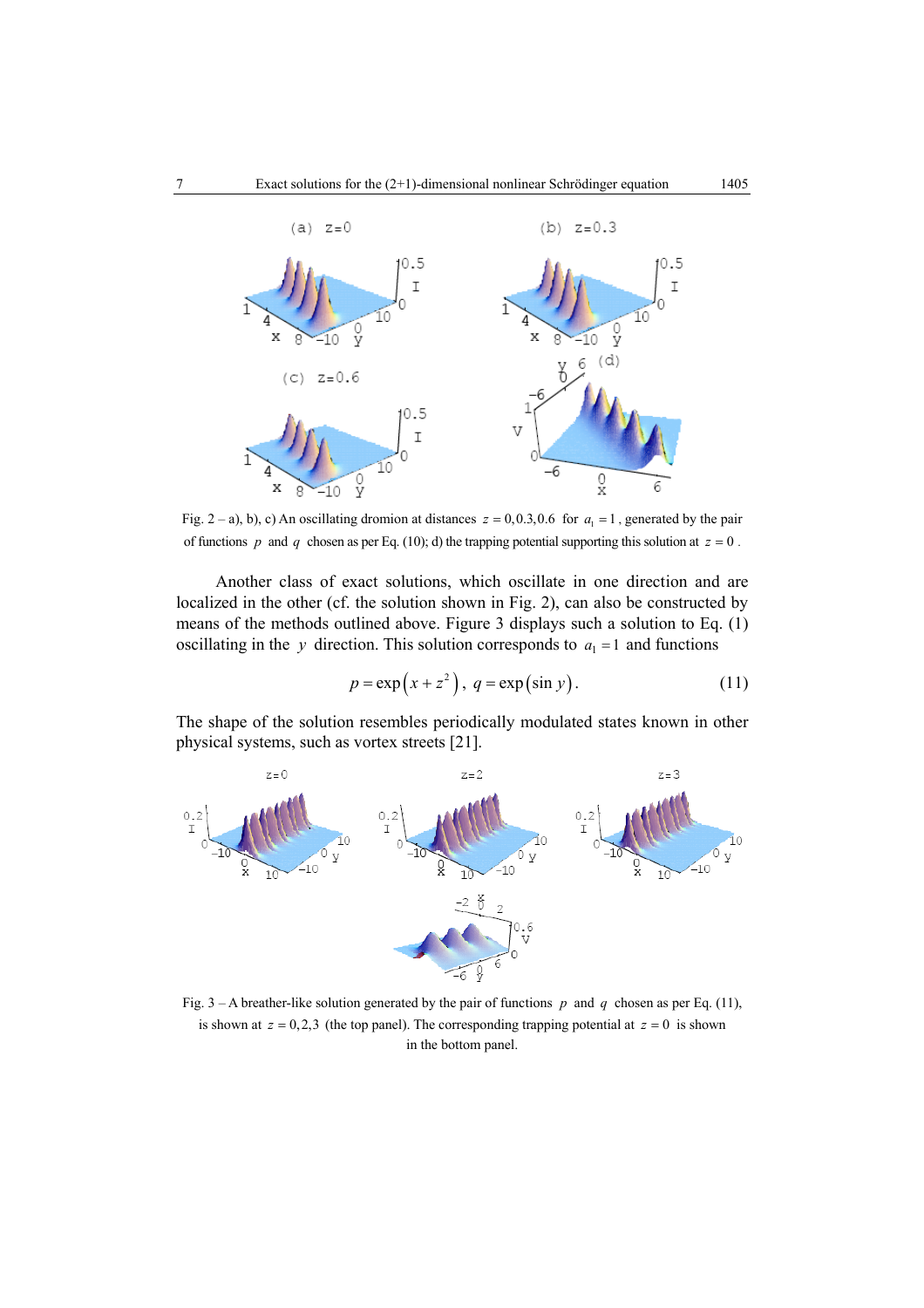Further, Fig. 4a displays a "dromion lattice" solution for  $a_1 = 4$ , and for p, q being given by

$$
p = \sin x, \ q = \sin y. \tag{12}
$$

In Fig. 4b we depict the corresponding potential function  $V$ . Note that the individual dromions building the lattice are located at the cross points of the "ghost" (underlying) straight-line solitons.



Fig.  $4 - a$ ) A dromion lattice for  $a_1 = 4$ , generated by the pair of functions p and q chosen as per Eq. (12); b) the periodic potential supporting the lattice.

Multiple-dromion solutions have been found in many other models [22, 23] – for instance, the dromion solutions of the DS equation [22], which were constructed by the summations of exponential functions. The dromion solutions reported in the present work have a potentially richer structure, as we may use the summations of arbitrary localized functions, see Eq. (8).

#### 3.2. RING-LIKE SOLUTIONS

A ring-like nonlinear wave can be viewed as a curved-line nonlinear wave closing on itself. Furthermore, it can feature different wave structures, such as plateau, basin, bowl, saddle, etc. [5]. Here we choose

$$
p = \exp(-x^2 + z^2), \ q = \exp(-y^2), \tag{13}
$$

with  $a_1 = 1$  and  $z = 3$ . The shape of the respective ring-like nonlinear waves and supporting potential are displayed in Fig. 5. Note that the shape of the potential function also has a ring-like structure, with values varying from positive to negative with the decrease of the ring's radius.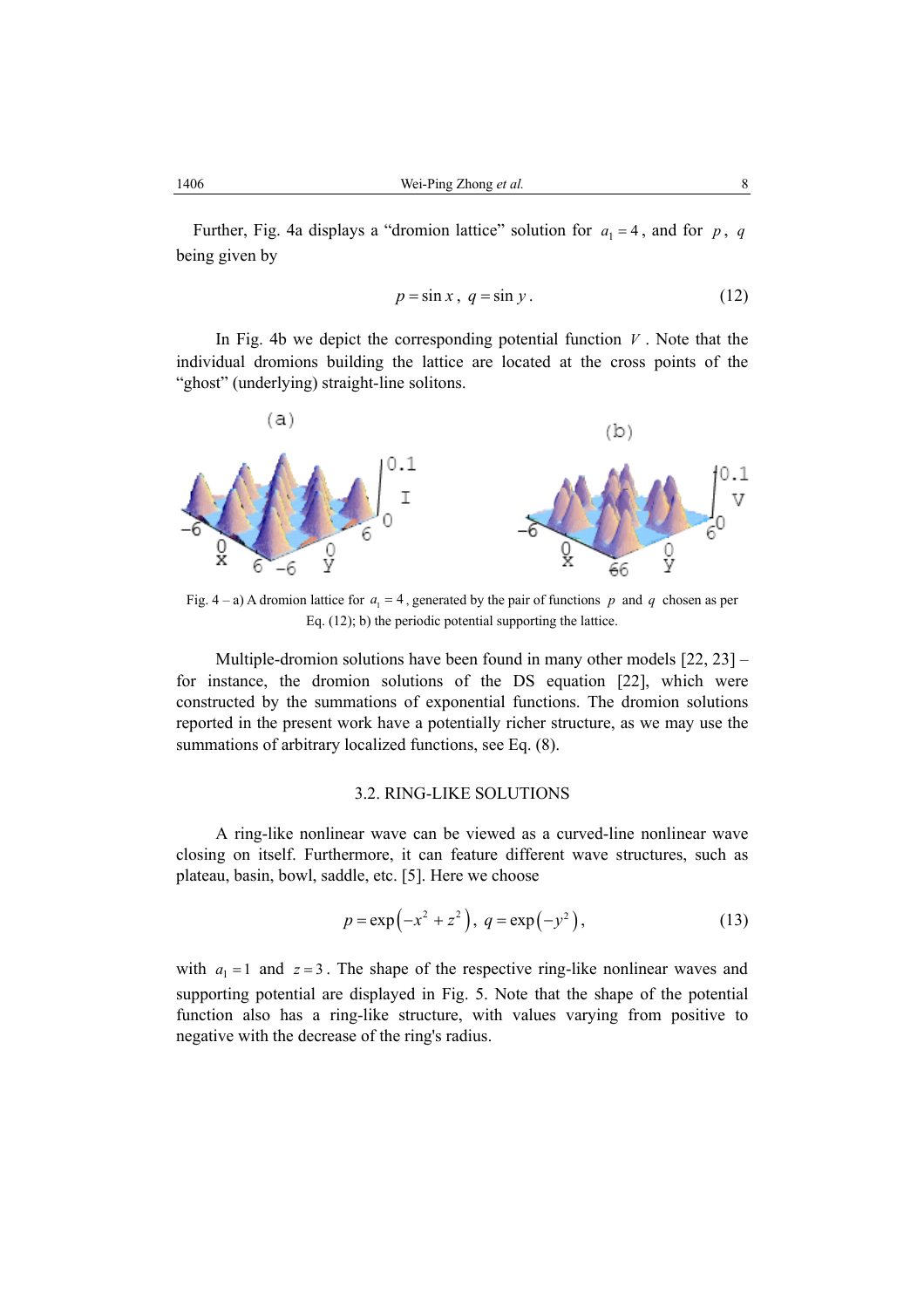

Fig.  $5 - a$ ), b), c) A ring-like nonlinear localized wave shown at  $z = 0,2,3$ , which is generated by the pair of functions *p* and *q* chosen as per Eq. (13); d) the corresponding supporting potential at  $z = 3$ .

## 3.3. PARABOLA-SHAPED LOCALIZED SOLUTIONS

Parabola-like localized solutions can be considered as curved nonlinear waves. A curved-line nonlinear wave of an integrable model is defined as a solution which is finite on the curved line and decays exponentially away from it [24]. Figure 6 (a) shows an example of parabola-shaped solutions for this type, based on functions

$$
p(x, z) = \exp(x + z^2), q(y, z) = \exp(-y^2),
$$
 (14)

with  $a_1 = 1$ . Another example, with

$$
p = \exp(|x| + z^2), \ q = e^y,
$$
 (15)

is shown in Fig. 6b for  $a_1 = 3$ .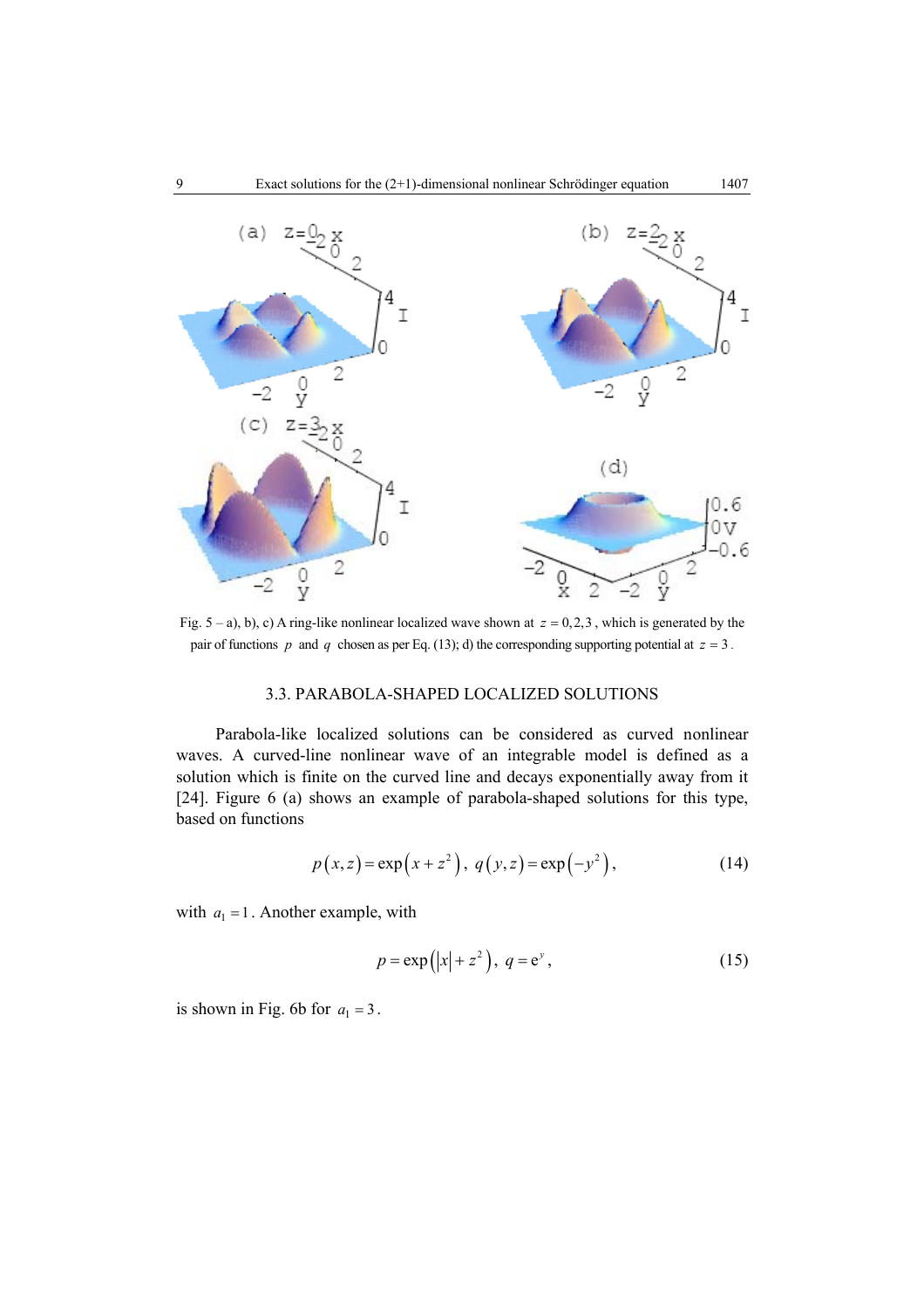

Fig. 6 – The top column: examples of parabolic-shaped waves corresponding to pairs of functions (14) and (15) – parts (a) and (b), respectively, shown at  $z = 0, 1, 3$ . The corresponding trapping potentials (bottom panels) at  $z = 3$ .

## 3.4. SQUARE-SHAPED SOLUTIONS

A (2+1)D square-shaped soliton may be defined as a *peakon*, i.e., a solution with a singularity of its derivatives at the center [25]. In particular, choosing the arbitrary functions, introduced above, as

$$
p = \exp(|x| + z^2), \ q = e^{|y|}, \tag{16}
$$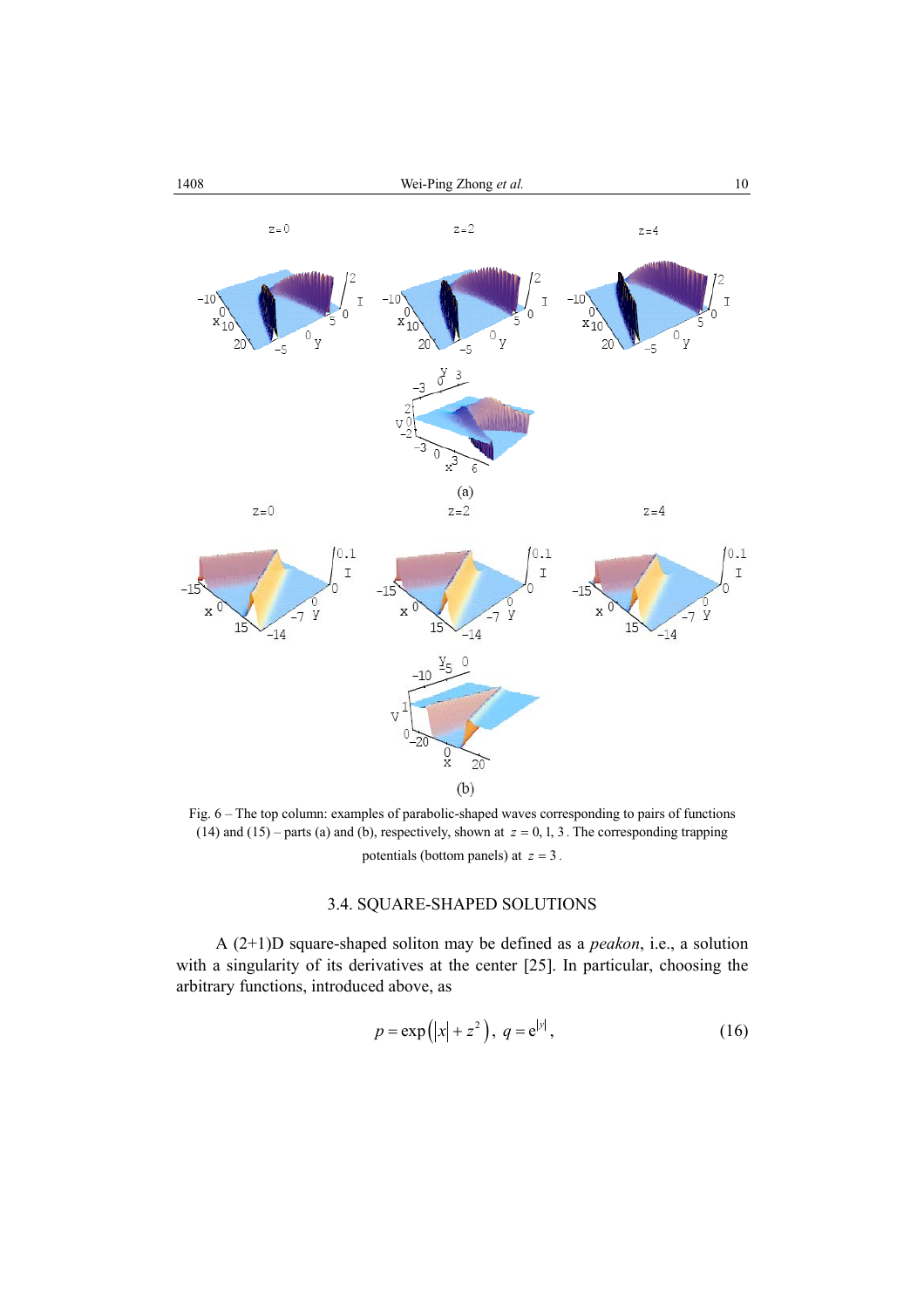one can obtain a square-like peakons which is shown in Fig. 7a for  $a_1 = 3$  and  $z = 0$ . Another noteworthy example of an exact solution is a hybrid of squareshaped and curved-line solitons, shown in Fig. 7b, where the arbitrary functions are selected as

$$
p = \exp(|x| + z^2)
$$
 and  $q = \exp(-|y + 6|) + \exp(-|y - 6|)$ , (17)

 $z=0$  $z = 3$  $z = 6$  $0.2$  $0.1$  $\bar{1}$  $\mathbb I$ о<br>У  $\rm X$ y y  $\overline{V}$ -3 -3 -3 -3 ð  $\overline{3}$  $0.5$  $\overline{V}$ Λ 3 ŷ  $\mathcal{L}_{3}$  $(a)$  $z=0$  $z = 3$  $z = 6$  $0.3$  $0.3$  $0.3$ Ī  $\bar{1}$ I O O y  $\sigma_{\rm y}$ y  $-10$  $-10$  $-10$  $15$ 15  $\frac{0.2}{V}$ Ş  $-2$  $(b)$ 

and the solution is shown for  $a_1 = 1$  and  $z = 0$ .

Fig. 7 – Examples of square-shaped solutions generated by the pair of functions *p* and *q* chosen as per Eqs. (16) and (17) (top panels in parts (a) and (b), respectively). The associated trapping potentials are shown in the bottom panels for  $z = 0$ .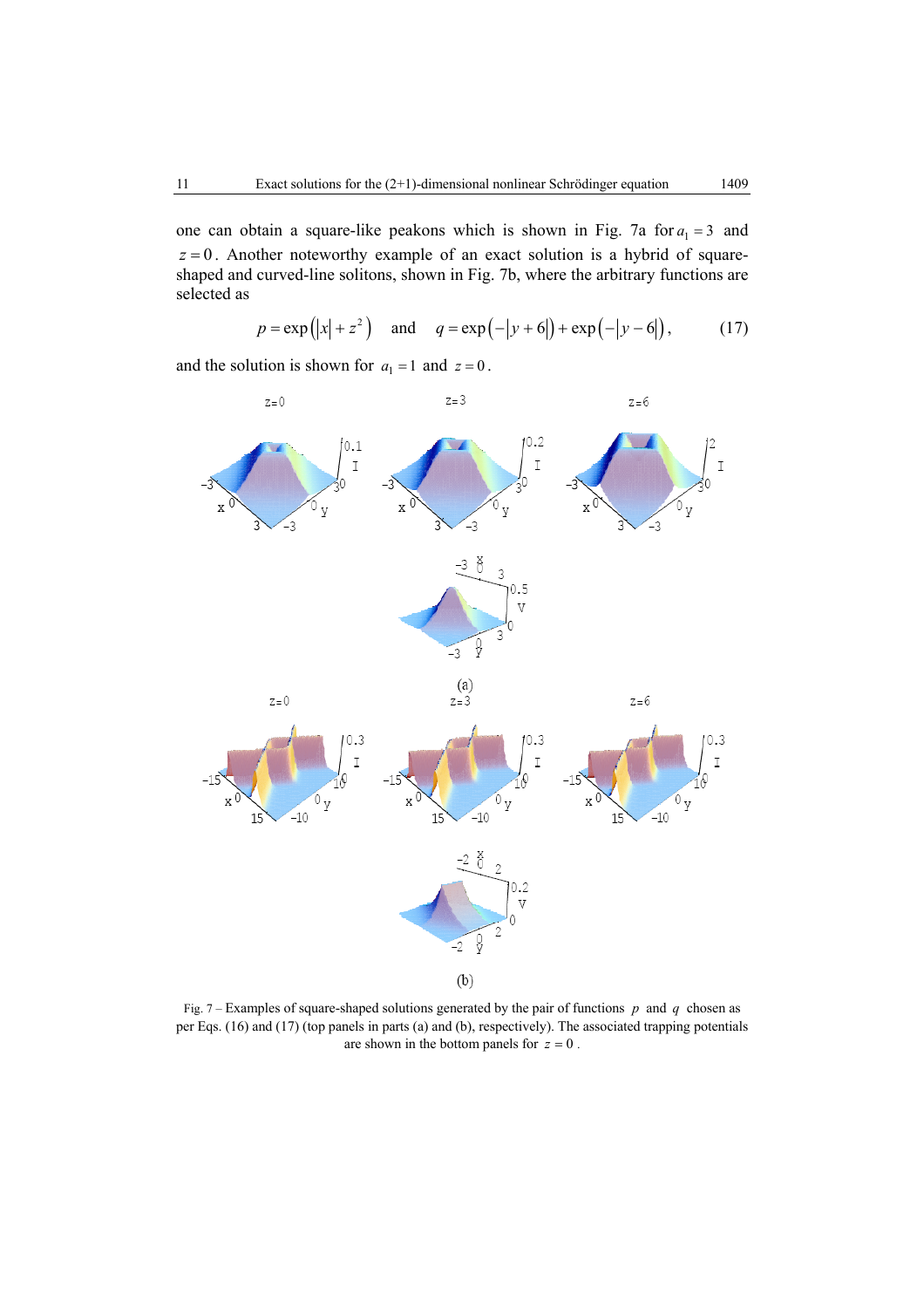### **4. STABILITY ANALYSIS**

The stability of the above solutions is a crucial issue because, obviously, only stable (or weakly unstable) self-trapped beams can be observed in optical media. To study the stability, we consider the evolution of perturbed localized states represented by solutions to equation (1) generated by initial conditions in the form of

$$
u(z = 0, x, y) = w_r(x, y)[1 + \rho(x, y)],
$$
\n(18)

where  $\rho(x, y)$  is a random-noise function with variance  $\sigma_{\text{noise}}^2$ . For example, by means of direct simulations of Eq. (1) we have tested the stability of solutions (7) corresponding to functions  $p$  and  $q$  chosen as per Eqs. (9) and (10) [the respective unperturbed solutions are displayed in Figs. 1 and 2]. The simulations were performed using the split-step beam-propagation method, similar to the way it was implemented in Ref. [26]. Figure 8 demonstrates that the weakly perturbed solutions are stable, keeping the initial shape in the course of the evolution. Similar results were produced by direct simulations of the perturbed evolution of other solutions.



Fig. 8 – The results of numerical simulations of Eq. (1) with perturbed initial conditions (18). Panels (a) and (b) display the intensity distributions corresponding to the perturbed versions of solutions generated by Eqs. (9) and (10), respectively, with variance  $\sigma_{\text{noise}}^2 = 0.01$ of the random initial perturbations.

#### **5. CONCLUSIONS**

We have developed an approach to solve the multidimensional NLS equation based on the solution of the inverse problem, *i.e.,* looking for a potential which supports a nonlinear localized or delocalized mode of a desired form [18]. This approach has been applied to the  $(2+1)D$  NLS equation written in the Cartesian coordinates, with the 2D trapping potential. The separation of variables and Hirota's bilinear method have been combined to construct a wide class of solutions, in the framework of our inverse-problem technique. The solutions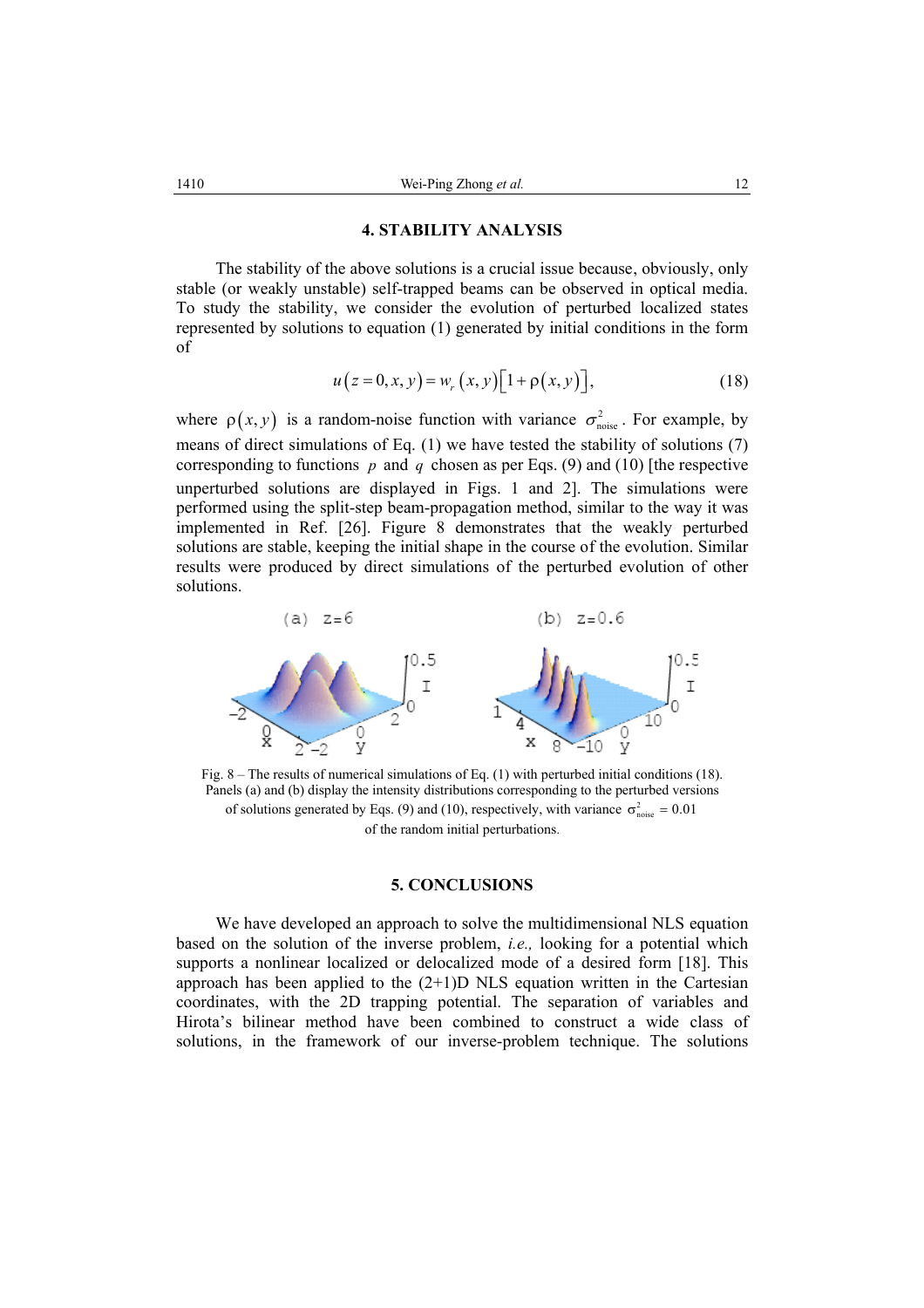depend on the set of two arbitrary functions, see Eq. (8). Exact solutions have thus been produced for single and multiple dromions, ring- and parabola-shaped wave forms, peakons (square-shaped modes), and spatial counterparts of breathers. The stability of the so-obtained solutions was tested by dint of direct simulations.

*Acknowledgments*. This work was supported by the National Natural Science Foundation of China under Grant No. 61275001 and by the Natural Science Foundation of Guangdong Province, China, under Grant No. 1015283001000000. Work at the Texas A&M University at Qatar was supported by the NPRP 09-462-1-074 project with the Qatar National Research Foundation.

#### REFERENCES

- 1. P. D. Lax, Commun. Pure Appl. Math., **21**, 467 (1968);
- M. J. Ablowitz, D. J. Kaup, A. C. Newell, H. Segur, Stud. Appl. Math., **63**, 249 (1974);
- M. J. Ablowitz, H. Segur, *Solitons and the Inverse Scattering Transform*, SIAM, Philadelphia, 1981;
- F. Calogero, A. Degasperis, *Spectral Transfrom and Solitons: Tools to Solve and Investigate Nonlinear Evolution Equations*, North-Holland: Amsterdam, 1982;
- V. E. Zakharov, S. V. Manakov, S. P. Novikov, L. P. Pitaevskii, *Solitons: The Inverse Scattering Method*, Consultants Bureau, New York, 1984;
- A. C. Newell, *Solitons in Mathematics and Physics*, SIAM: Philadelphia, 1985;
- L. D. Faddeev, L. A. Takhtajian, *Hamiltonian Methods in the Theory of Solitons*, Springer, Berlin, 2007.
- 2. Y. S. Kivshar, B. A. Malomed, Rev. Mod. Phys., **61**, 765 (1989);
	- Y. S. Kivshar, G. P. Agrawal, *Optical Solitons: From Fibers to Photonic* Crystals, Academic, New York, 2003;
	- B. A. Malomed, *Soliton Management in Periodic Systems*, Springer, New-York, 2006;
	- P. G. Kevrekidis, D. J. Franzeskakis, R. Carretero-Gonzáles, *Emergent Nonlinear Phenomena in Bose-Einstein Condensates*, Springer, Berlin, 2008;
	- B. A. Malomed, D. Mihalache, F. Wise, L. Torner, J. Opt. B: Quantum Semiclass. Opt., **7**, R53  $(2005)$ :
	- D. Mihalache, D. Mazilu, Rom. Rep. Phys., **60**, 749 (2008);
	- D. Mihalache, Proc. Romanian Acad. A, **11**, 142 (2010);
	- D. Mihalache, J. Optoelectron. Adv. Mat., **13**, 1055 (2011);
	- Y. V. Kartashov, B. A. Malomed, L. Torner, Rev. Mod. Phys., **83**, 247 (2011);
	- D. Mihalache, Rom. Rep. Phys., **63**, 9 (2011);
	- H. Leblond, D. Mihalache, Rom. Rep. Phys., **63**, 1254 (2011);
	- D. Mihalache, Rom. J. Phys., **57**, 352 (2012).
- 3. B. G. Konopelchenko, J. Sidorenko, W. Strampp, Phys. Lett. A, **175**, 17 (1991).
- 4. S. Y. Lou, L. L. Chen, J. Math. Phys., **40**, 6491(1999).
- 5. X. Y. Tang, S. Y. Lou, Y. Zhang, Phys. Rev. E, **66**, 046601(2002).
- 6. S. Y. Lou, Phys. Lett. A, **277**, 97 (2000).
- 7. S. Y. Lou, Physica Scripta, **65**, 7 (2000).
- 8. S. Y. Lou, H. Y. Ruan, J. Phys. A, **34**, 305 (2001).
- 9. W. P. Zhong, L. Yi, Phys. Rev. A, **75**, 061801 (R) (2007).
- 10. W. P. Zhong, M. Belic, Phys. Rev. A, **79**, 023804 (2009); W. P. Zhong, M. Belic, Phys. Lett. A, **373**, 296 (2009).
- 11. W. P. Zhong, L.Yi, R. H. Xie, M. Belic, G. Chen, J. Phys. B: At. Mol. Opt. Phys., **41**, 025402 (2008).